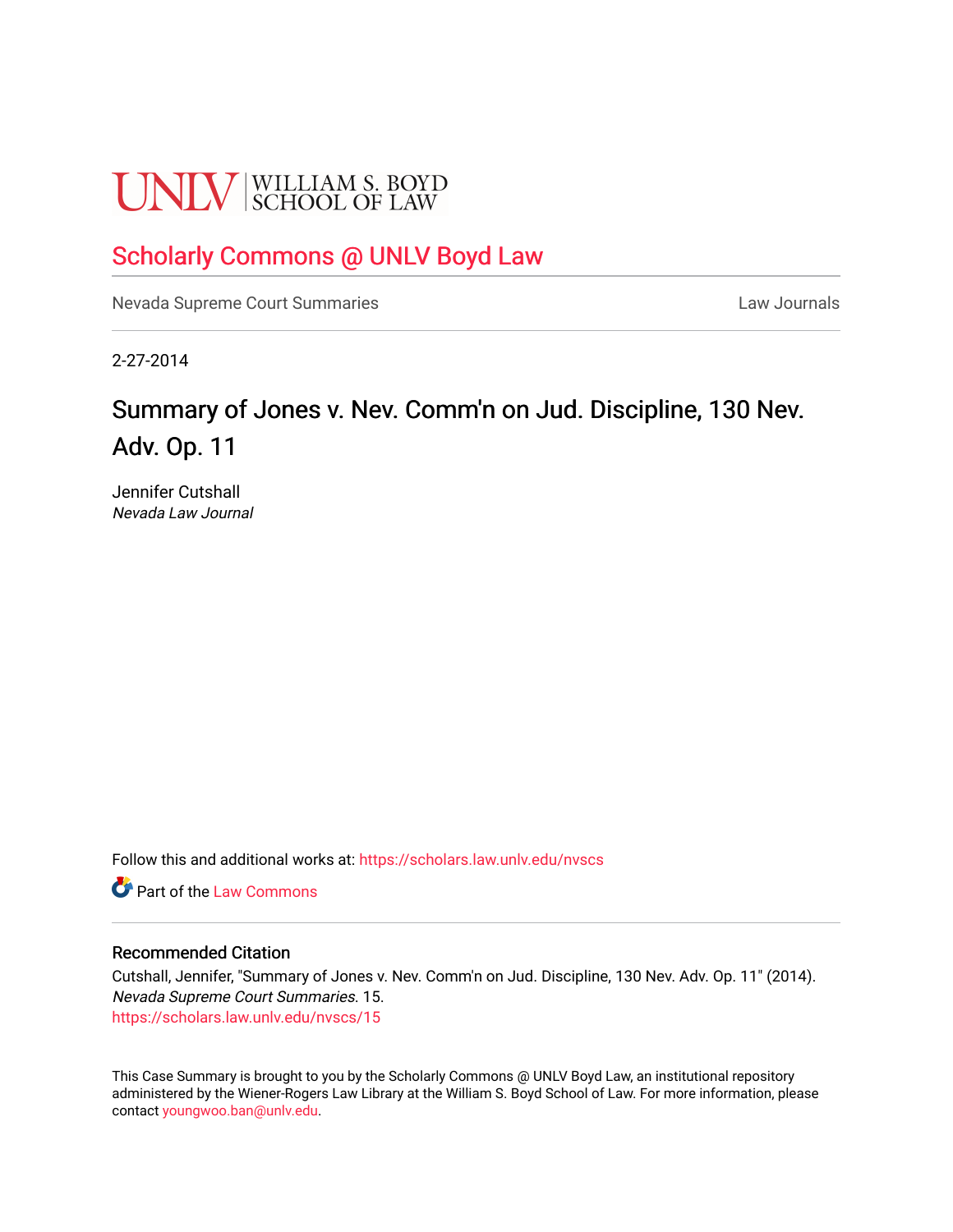*Jones v. Nev. Comm'n on Jud. Discipline*, 130 Nev. Adv. Op. 11 (Feb. 27, 2014) 1

Writ of Mandamus: Judicial Discipline

## **Summary**

The Court determined three issues: (1) whether a judge must suffer actual prejudice before challenging the investigative actions of the Nevada Commission on Judicial Discipline; (2) whether the investigatory stage of judicial discipline proceedings provide fewer due process protections than the adjudicatory stage; and (3) whether the state's public policy of favoring confidentiality in initial judicial discipline proceedings outweighs the public policies to keep government open and the public informed, even when a judge seeks to dismiss the proceedings against him.

## **Disposition**

(1) Yes, a judge must suffer actual prejudice before challenging the investigative acts of the commission. Until actual prejudice occurs, the case is premature. (2) Yes, there are fewer due process protections available during the investigatory stage of judicial discipline proceedings. (3) No, once a judge seeks to dismiss the proceedings against him, public policies to keep government open and the public informed prevail.

## **Factual and Procedural History**

In August 2006, the Nevada Commission on Judicial Discipline issued a verified statement of complaint against Judge Jones, alleging his involvement in two particular incidents of domestic battery and resulting temporary protective order (TPO) may have violated Canons 1, 2, and 4 of the Nevada Code of Judicial Conduct. The complaint also detailed possible instances of interference with the resulting police investigation, misuse of court personnel to render personal services, and exploitation of the judicial position through involvement in a private corporation. The Advantage Group was assigned to investigate the complaint.

In November 2010, Judge Jones was alerted to the investigation when he was interviewed by the Advantage Group, and he received a copy of the complaint in July 2012. A letter was attached to the complaint, which explained that the main allegations had been dropped, but that several other concerns had developed during the course of the investigation. The letter specifically alleged Judge Jones had violated the Nevada Code of Judicial Conduct by persuading court employees and other individuals to invest large sums of money in unsound financial schemes, some involving ex-felons. Additionally, the document alleged that Judge Jones was involved in an intimate relationship with an extern and later allowed her to appear in his courtroom without disclosing their prior relationship or recusing himself. He was also accused of misappropriating marijuana evidence and engaging in other prohibited behavior.

<u> 1989 - Johann Stein, markin film yn y breninn y breninn y breninn y breninn y breninn y breninn y breninn y b</u>

 $<sup>1</sup>$  By Jennifer Cutshall.</sup>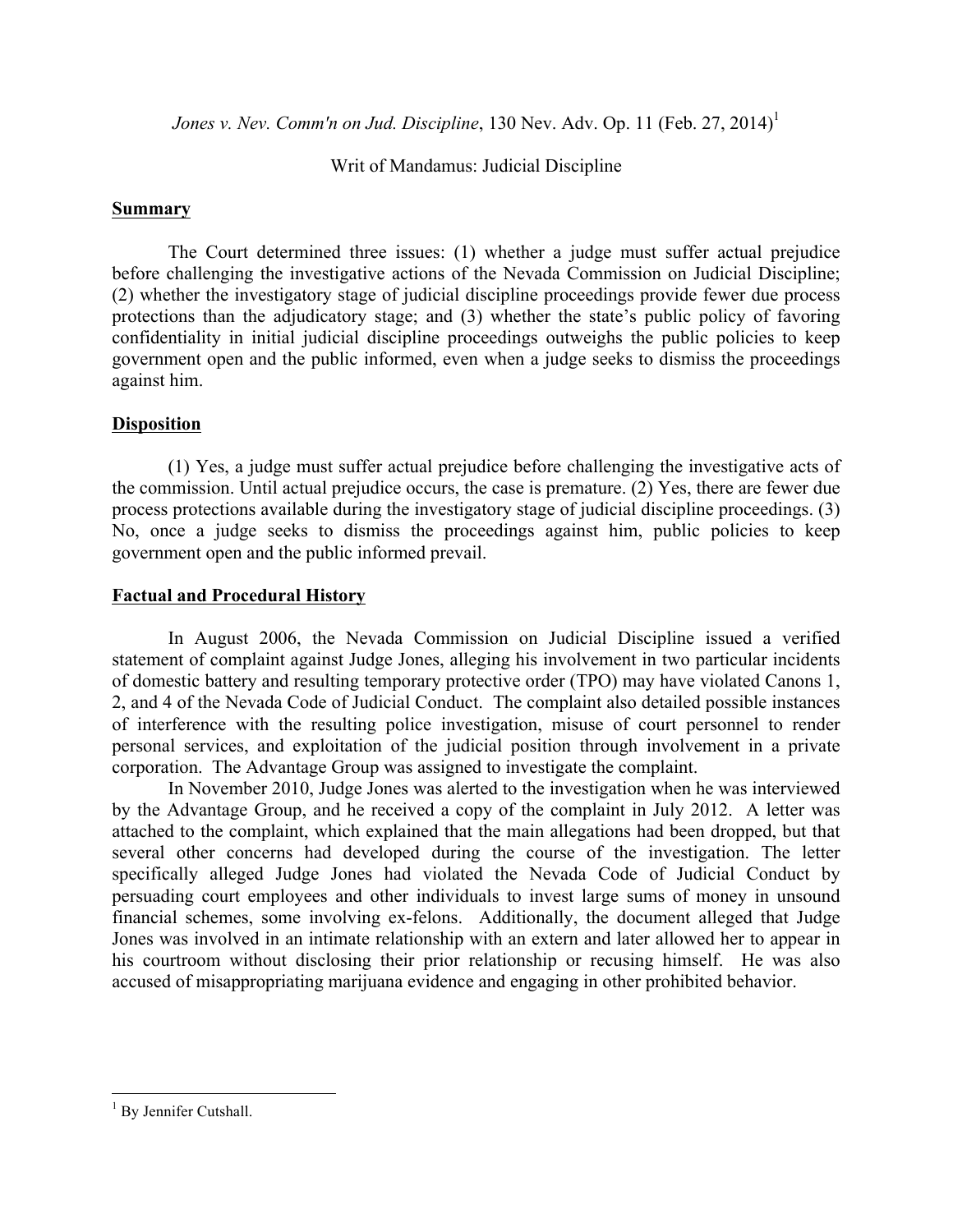#### **Discussion**

#### *Merits of the writ petition*

In challenging the Commission's actions, Judge Jones argues the Commission violated procedural statutes and rules during the disciplinary investigation by (1) proceeding with the investigation despite a complaint built on hearsay and unreliable evidence, (2) assigning a biased investigator and failing to restrict him to charges relating to the complaint, and (3) extending the investigation beyond the time frames set forth in NRS  $1.4655^2$  and NRS  $1.4681$ .<sup>3</sup> Judge Jones asserts these improper actions have caused him to now faces allegations different from those originally presented in the 2006 complaint, and therefore he has no real opportunity to mount a defense.

The Court noted due process concerns arise when a judicial office is at stake. However, due process rights are not generally implicated during purely investigatory proceedings. Rather, due process rights typically attach only after a formal statement of charges is filed. When due process concerns are absent, "relief from any procedural violations occurring during the investigatory stage may be obtained only by a showing of actual prejudice."<sup>4</sup>

Here, here was no actual prejudice. Nothing prohibits an investigation based on hearsay or inadmissible evidence.<sup>5</sup> Further, judges do not generally have any right to avoid charges based on new evidence discovered during the course of a legitimate investigation.<sup>6</sup> Judge Jones has not shown or even asserted that the additional proposed charges were unfounded, or that they were rendered with improper motive. There is also no indication that the allegations were stated so insufficiently that Judge Jones could not respond. Because of Judge Jones fails to demonstrate that writ relief is warranted, the Court declined to address his procedural challenges to the Commission's actions, calling the writ petition "premature."

#### *Sealing of court records and documents*

 Judge Jones also moved to seal the court record under Rule For Sealing and Redacting Court Records (SRCR)  $3^7$  in order to prevent damage to his reputation. He argued that "the public's interest in open access to the courts should yield to the compelling interests underpinning confidentiality before the Commission." However, in *Steffen*, the Court held "when a judge avails himself of the traditionally public forum of this court and seeks to have all proceedings against him by the Commission . . . dismissed," the "public policies to keep government open and the public informed" prevail over "the state public policy favoring confidentiality in initial judicial discipline proceedings" because "secret judicial proceedings" would undermine public confidence in the judicial process.<sup>8</sup> Accordingly, the Court denied the motion to seal and made the proceedings publicly available.

<sup>&</sup>lt;u> 1989 - Johann Stein, markin film yn y breninn y breninn y breninn y breninn y breninn y breninn y breninn y b</u>

<sup>&</sup>lt;sup>2</sup> NEV. REV. STAT. § 1.4655 (2013).<br>
<sup>3</sup> NEV. REV. STAT. § 1.4681 (2013).<br>
<sup>4</sup> Ryan v. Comm'n on Judicial Performance, 754 P.2d 724, 729 (Cal. 1988).<br>
<sup>5</sup> NEV. REV. STAT. § 1.4655 (2013).<br>
<sup>6</sup> In re Flanagan, 690 A.2d 86

<sup>8</sup> Attorney Gen. v. Steffen, 112 Nev. 369, 373-74, 915 P.2d 245, 248-249 (1996).